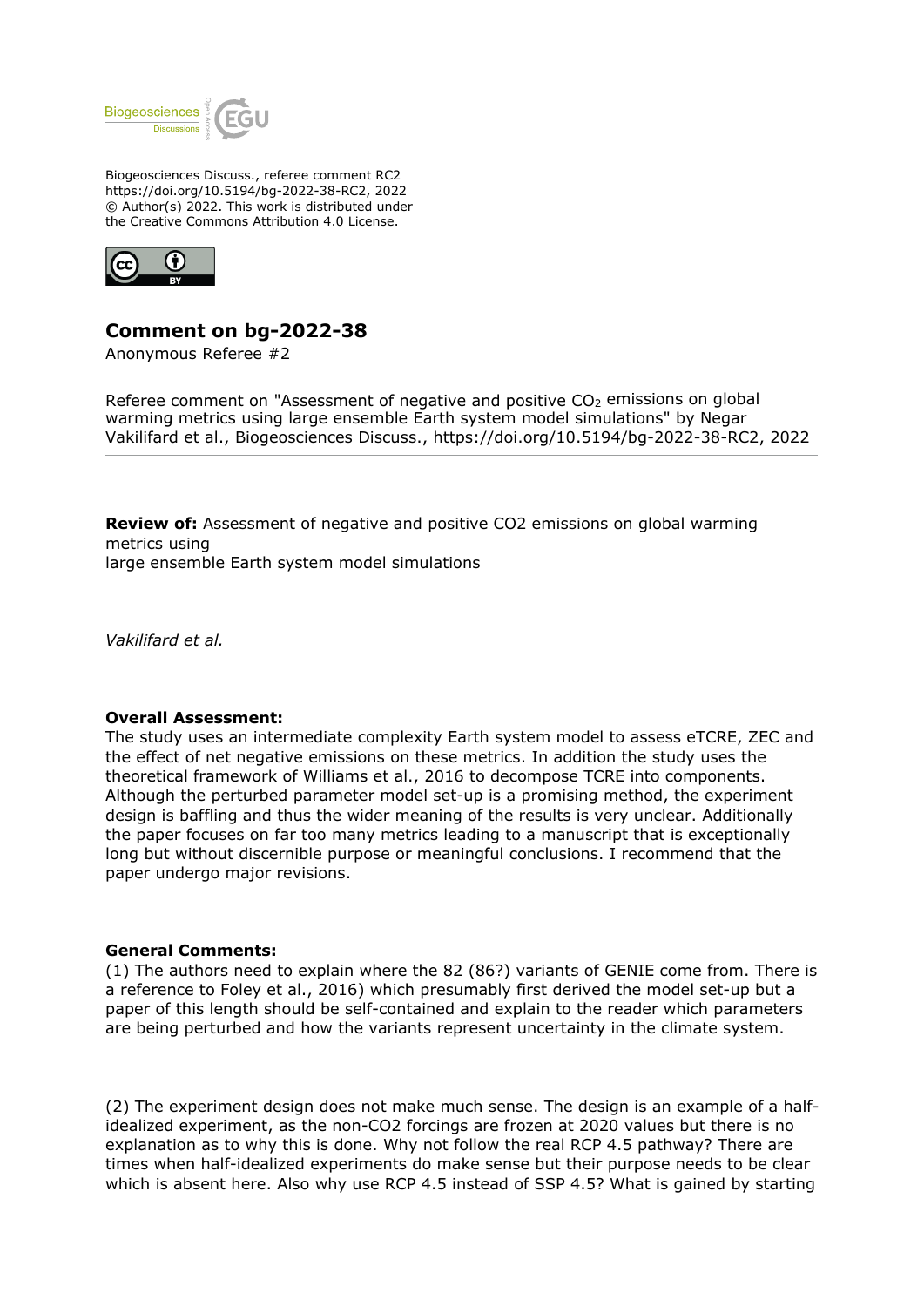the experiments in 850 CE instead of 1850 CE? The relevance model simulations would be easier to interpret if either real scenarios or idealized experiments were conducted.

(3) Following from the strange experiment design the computation of eTCRE if not comparable to other models and the computation of ZEC is incorrect. eTCRE by its nature varies by the pathway of non-CO2 forcing agents. Here the effect of these agents is frozen in 2020, meaning that eTCRE cannot be compared to eTCRE computed by other models for RCP 4.5.

ZEC is defined as the Zero Emissions Commitment and can be defined as CO2-only ZEC, or ZEC for other forcing agents independently or in combination (e.g. Matthews & Zickfeld 2012). Here none of these protocols is followed and you attempt to compute ZEC for zero CO2 emissions while holding the non-CO2 forcings constant. Thus the metric you compute is not ZEC, nor can it be compared to ZEC derived from other model simulations.

(4) While the decomposition of eTCRE into components is fine it is unclear what this analysis adds to our understanding of eTCRE. The paper essentially does the decomposition explains the results but does not assess how the 28 perturbed parameters are controlling the evolution of these components.

## **Specific Comments:**

Line 2: K EgC<sup> $\sim$ -1 is the preferred unit. Having Celsius and carbon together is confusing.</sup>

Line 180: Does this mean that 4 of the model variants crashed?

Figure 2: Grey lines for each variant with a mean value would be easier to look at.

Figure 3: The release of carbon from sediments seems really high.

Line 224: Does Genie have any other heat sinks? Estimate is wrong word, makes it seem like energy is not being conserved by the model.

Figure 10: Needs work. Different line styles for the percentiles would improve legibility.